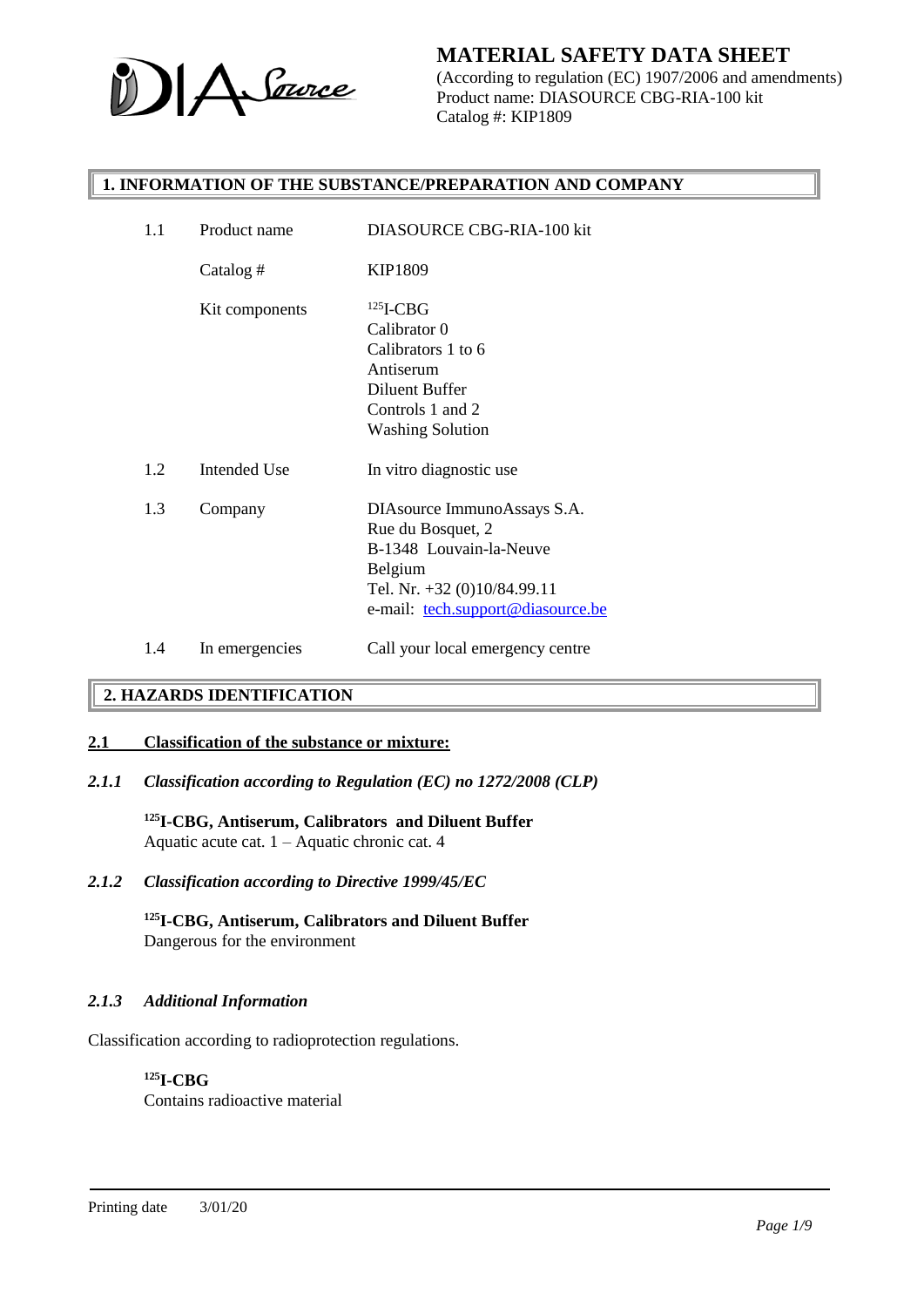

**MATERIAL SAFETY DATA SHEET** (According to regulation (EC) 1907/2006 and amendments) Product name: DIASOURCE CBG-RIA-100 kit Catalog #: KIP1809

## **2.2 Label elements:**

2.2.1 Labeling according to Regulation (EC) no 1272/2008 (CLP)

*No label required*

2.2.2 Labeling according to radioprotection regulations



2.2.3 Other labeling

**Tube :** each tube can only be used once

#### **2.3 Other hazards:**

| $125$ <b>I-CBG</b>    | Contains material from bovine origin<br>Tracer: 89 kBq |
|-----------------------|--------------------------------------------------------|
| Antiserum             | Contains material from bovine origin                   |
| Controls 1 and 2      | Contains material from bovine origin                   |
|                       | Contains material from human origin                    |
| <b>Diluent Buffer</b> | Contains material from bovine origin                   |
| Calibrators 1 to 6    | Contains material from bovine origin                   |
| <b>Calibrator 0</b>   | Contains material from bovine origin                   |

Although these human materials have been tested for HBsAg, anti-HCV and anti-HIV-1/2 and have been found not reactive, they should be considered as potentially infectious.

# **3. COMPOSITION/INFORMATION ON INGREDIENTS**

| <b>Hazardous ingredients:</b> |                       |               |
|-------------------------------|-----------------------|---------------|
| <b>Component</b>              | <b>Classification</b> | concentration |
|                               |                       |               |

| <sup>125</sup> I-CBG, Antiserum, Calibrators and Diluent Buffer containing: |                                                 |                                                                                 |  |
|-----------------------------------------------------------------------------|-------------------------------------------------|---------------------------------------------------------------------------------|--|
| Sodium azide                                                                |                                                 |                                                                                 |  |
| $CAS-N0$ .<br>EC-No.<br>Index-No.                                           | 26628-22-8<br>247-852-1<br>$011 - 004 - 00 - 7$ | Aquatic Acute 1- Aquatic chronic 4, $ $ < 0.1%<br>H413<br>$T+$ , N; R28, R50-53 |  |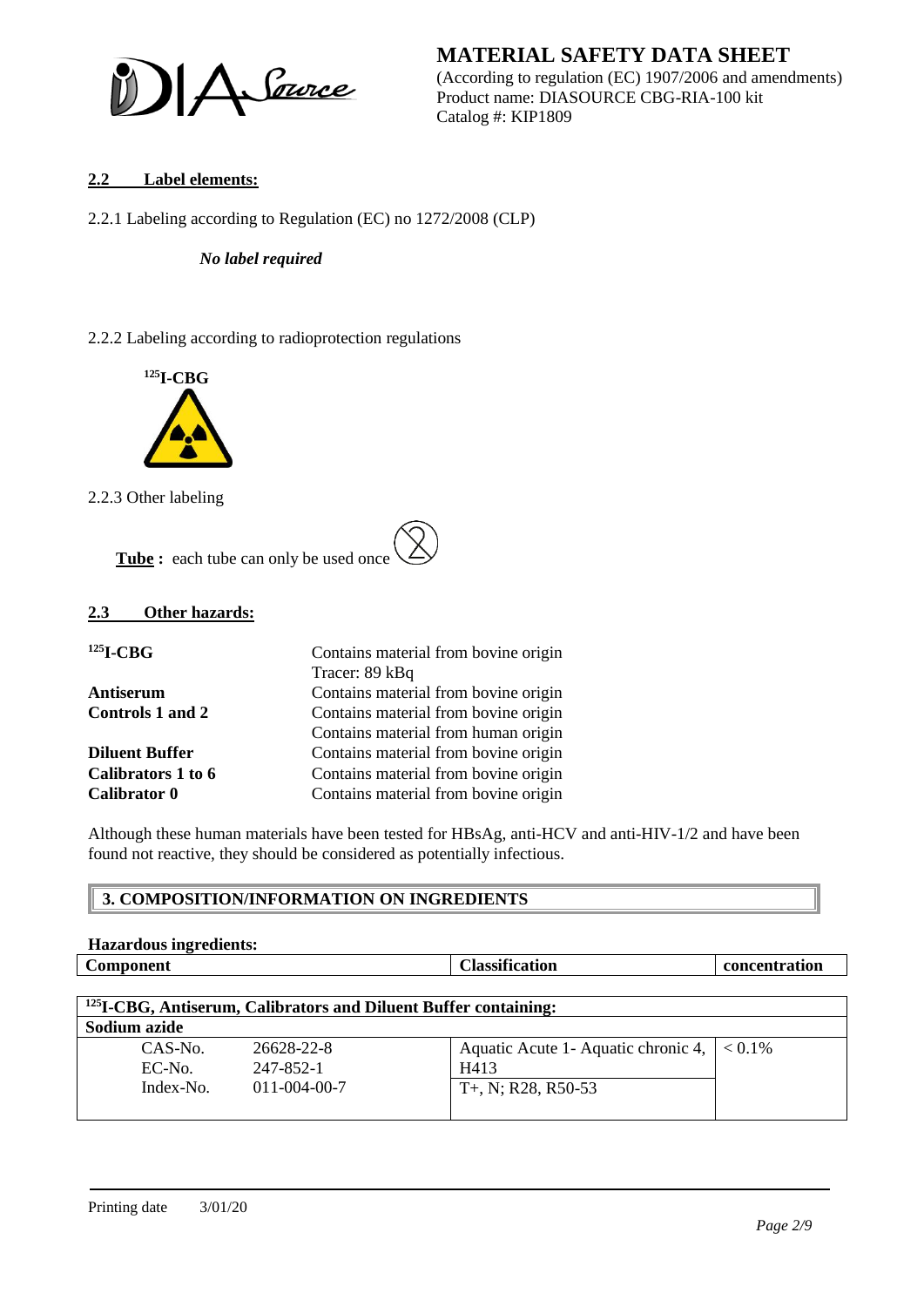

(According to regulation (EC) 1907/2006 and amendments) Product name: DIASOURCE CBG-RIA-100 kit Catalog #: KIP1809

# **4. FIRST AID MEASURES**

### **4.1 Description of first aid measures**

#### **All Kit Components**

| After skin contact: | - Wash immediately with soap and plenty of water for at least 10 minutes.              |
|---------------------|----------------------------------------------------------------------------------------|
|                     | - Consult a physician in case of inflammation.                                         |
|                     | - In the case of a wound or cut rinse with plenty of water, then dress the wound.      |
|                     | - Remove contaminated clothing                                                         |
| After eye contact:  | - Wash immediately with plenty of water for at least 15 minutes.                       |
|                     | - Consult immediately a physician                                                      |
| After ingestion:    | - Let drink a lot of water.                                                            |
|                     | - Consult immediately a physician if ingested in large quantities or if any complaints |
| After inhalation:   | - Transfer the person to an open place.                                                |
|                     | - If he does not breathe, proceed to artificial respiration or provide oxygen.         |
|                     | - Consult a physician.                                                                 |
|                     |                                                                                        |

#### **4.3 Indication of any immediate medical attention and special treatment needed** No data available.

# **5. FIRE FIGHTING MEASURES**

#### **All Kit Components**

*Unsuitable extinguishing media:* - No data available

- *Suitable extinguishing media:* Powder, water, carbon dioxide, dry sand
	-
- *Special exposure hazards:*  $\overline{\phantom{a}}$  No generation of hazardous or toxic gases in dangerous quantities
- *Instructions:*  $\qquad \qquad$  Due to small quantities: no special instructions apply
- *Special protective equipment for firefighters: -* Wear a breathing apparatus and protective clothing to avoid all contact with the skin and eyes.

# **6. ACCIDENTAL RELEASE MEASURES**

### **All Kit Components**

*Personal protection:* see 8

*Environmental precautions:*

- *-* Prevent soil and water pollution
- Discharge according to local regulations

#### *Clean-up:*

- The radioactive material should be wiped up immediately.
- Take up liquid spill into absorbent material
- Discharge of absorbed material according to local regulations
- Clean contaminated surfaces with water
- Wash clothing according to radioprotection rules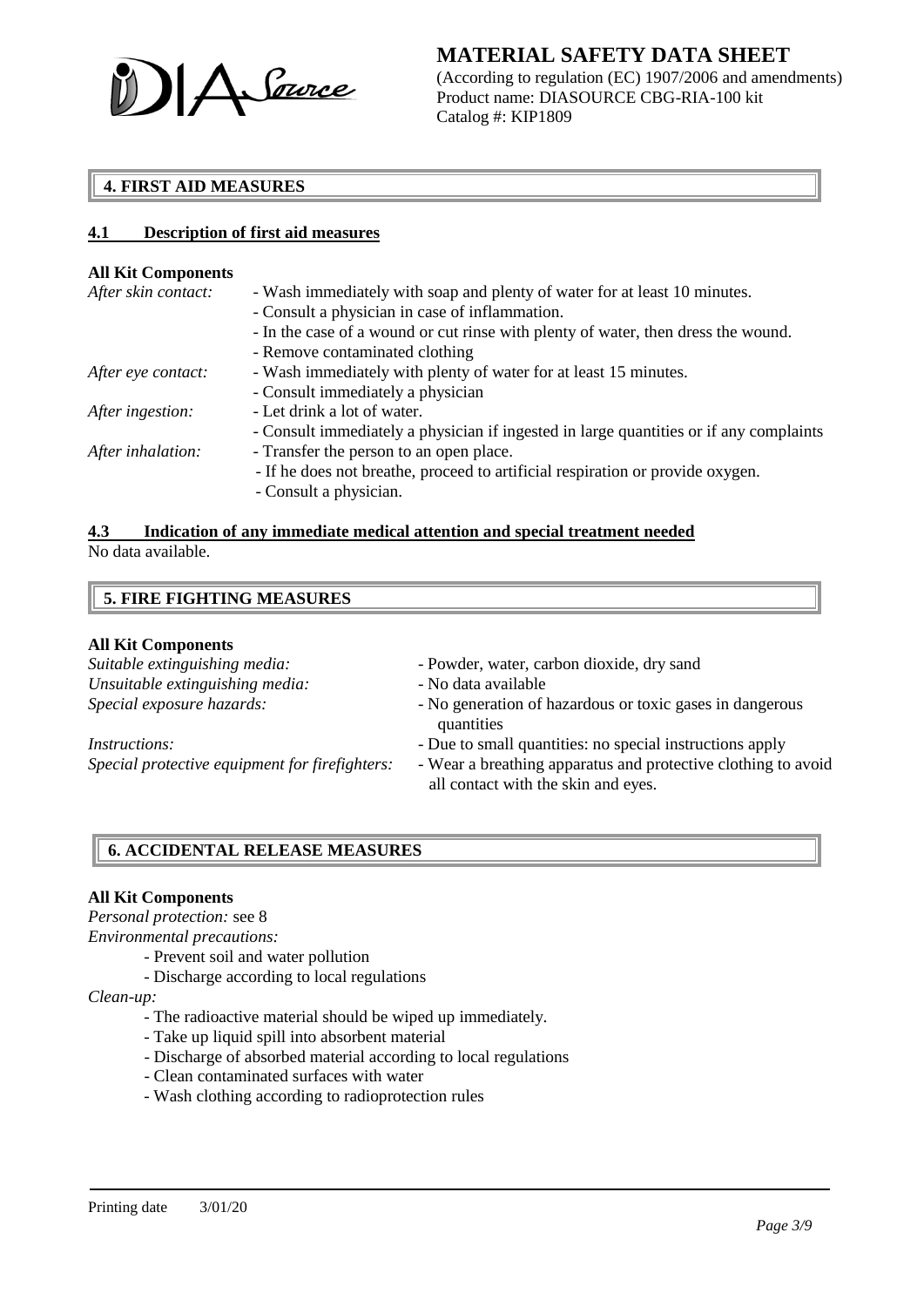

(According to regulation (EC) 1907/2006 and amendments) Product name: DIASOURCE CBG-RIA-100 kit Catalog #: KIP1809

# **7. HANDLING AND STORAGE**

## **All Kit Components**

*Handling:*

- Handle radioactive material according to radioprotection rules
- Observe normal hygiene standards
- Discharge according to local regulations
- Remove and clean contaminated clothing
- Handle and open the container with care

*Storage:*

- Keep container tightly closed
- Meet the legal requirements
- Keep away from: heat sources, combustible materials, acids, metals
- Storage temperature: see component label

# **8. EXPOSURE CONTROLS/PERSONAL PROTECTION**

## **8.1 Control parameters Components with workplace control parameters**

| Component      | <b>No. Value</b> | $mg/m^3$ |
|----------------|------------------|----------|
| Sodium azide   | <b>TLV-TWA</b>   |          |
| CAS 26628-22-8 | <b>TLV-STEL</b>  |          |
|                | TLV-Ceiling      | 0.29     |
|                | <b>OES-LTEL</b>  |          |
|                | <b>OES-STEL</b>  | 0.3      |
|                | <b>MAK</b>       | 0.2      |
|                | <b>TRK</b>       |          |
|                | MAC-TGG 8h       |          |
|                | MAC-TGG 15min    |          |
|                | MAC-Ceiling      | 0.3      |
|                | VMA 8h           |          |
|                | VMA 15min        | 0.3      |
|                | GWBB 8h          |          |
|                | GWBB 15min       |          |
|                | Momentary value  | 0.29     |
|                | EC               | 0.1      |
|                | <b>EC-STEL</b>   | 0.3      |

### **8.2 Exposure Controls**

### **8.2.1 Appropriate engineering controls**

Handle in accordance with good industrial hygiene and safety practice. Wash hands before breaks and at the end of workday.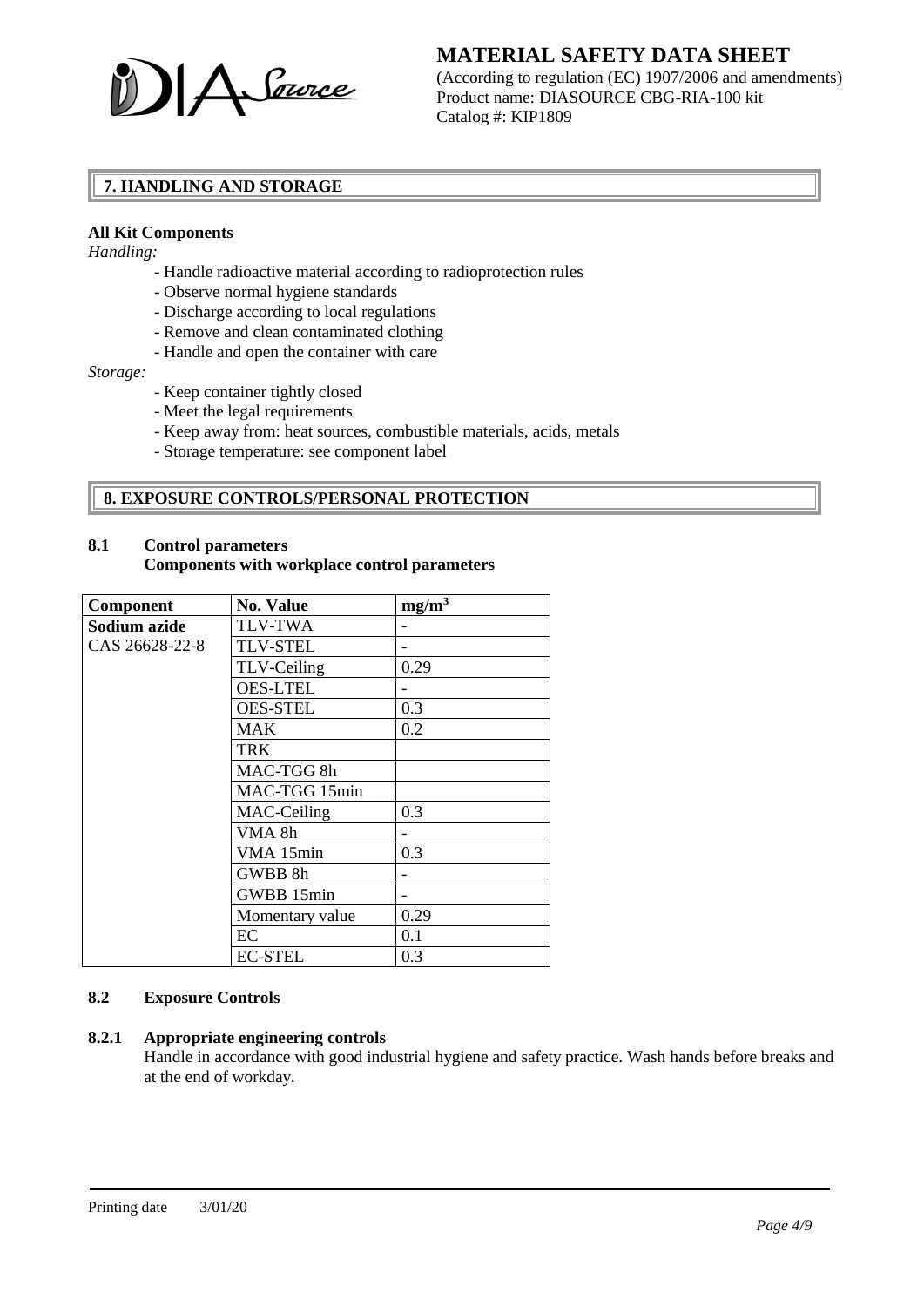

(According to regulation (EC) 1907/2006 and amendments) Product name: DIASOURCE CBG-RIA-100 kit Catalog #: KIP1809

## **8.2.2 Personal protection equipment**

#### **All Kit Components**

| Eye protection:     | - Safety goggles $(^{125}I\text{-}CBG)$ |  |
|---------------------|-----------------------------------------|--|
|                     | - Face shield (Other components)        |  |
| Hand protection:    | - Gloves                                |  |
| Suitable materials: | - No data available                     |  |
| Skin protection:    | - Protective clothing                   |  |

Operators handling radioactive material should be monitored according to local regulations regarding occupational medicine.

# **9. PHYSICAL AND CHEMICAL PROPERTIES**

### **9.1 Information on basic physical and chemical properties**

**I 125** Half-life : 59.9 days Specific activity :  $6.4 \times 10^{14}$  Bq.g<sup>-1</sup>

**Coated Tubes:** Tubes **Controls 1 and 2, Standard 0, Standards 1 to 6:** Lyophilized, soluble in water **Washing Solution, <sup>125</sup> I-CBG, Diluent Buffer, Antiserum:** Liquid

### **9.2 Other Information**

No data available

# **10. STABILITY AND REACTIVITY**

#### **All Kit Components**

*Stability:*All components are stable until expiry date if stored in specified conditions (see label) *Reactivity/Hazardous decomposition products:* No hazardous decomposition products are formed in high quantities

*Conditions/Materials to avoid:*Keep away from metals and acids (Azide containing components)

# **11. TOXICOLOGICAL INFORMATION**

#### **11.1 Information on toxicological effects**

| $I125$ labeled component(s):         |                                                                                                                                                                  |
|--------------------------------------|------------------------------------------------------------------------------------------------------------------------------------------------------------------|
| Chronic and acute effects            | Radioactivity related adverse effects are only observed at exposure<br>levels that are very much higher than those experienced with the<br>reagents in this kit. |
| Sodium azide:<br>Acute oral toxicity | LD50 rat: $27 \text{ mg/kg}$ (RTECS)                                                                                                                             |
| Absorption symptoms:                 | Irritations of mucous membranes in the mouth, pharynx, oesophagus                                                                                                |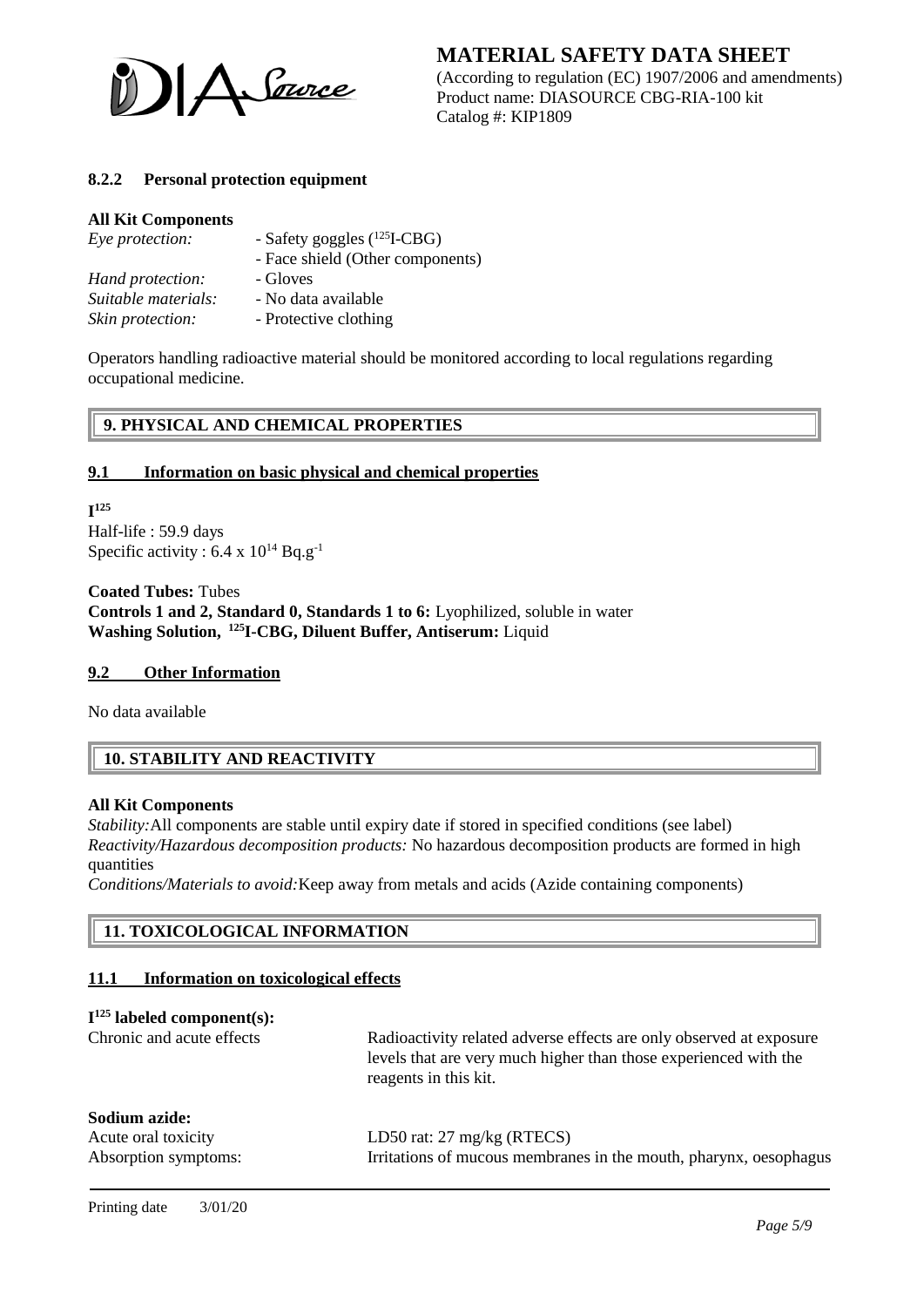

(According to regulation (EC) 1907/2006 and amendments) Product name: DIASOURCE CBG-RIA-100 kit Catalog #: KIP1809

|                                                    | and gastrointestinal tract.                                        |
|----------------------------------------------------|--------------------------------------------------------------------|
| Acute inhalation toxicity                          | Symptoms: Irritation symptoms in the respiratory tract.,           |
|                                                    | Inhalation may lead to the formation of oedemas in the respiratory |
|                                                    | tract., Symptoms may be delayed.                                   |
| Acute dermal toxicity                              | LD50 rabbit: 20 mg/kg (RTECS) (Regulation (EC) No 1272/2008,       |
|                                                    | Annex VI)                                                          |
| Skin irritation                                    | Possible damages: slight irritation                                |
| Eye irritation                                     | Possible damages: slight irritation                                |
| Sensitisation                                      | This information is not available.                                 |
| Germ cell mutagenicity                             | This information is not available.                                 |
| Carcinogenicity                                    | This information is not available.                                 |
| Reproductive toxicity                              | This information is not available.                                 |
| Teratogenicity                                     | This information is not available.                                 |
| Specific target organ toxicity - single exposure   |                                                                    |
|                                                    | This information is not available.                                 |
| Specific target organ toxicity - repeated exposure |                                                                    |
|                                                    | This information is not available.                                 |
| Aspiration hazard                                  | This information is not available.                                 |

# **12. ECOLOGICAL INFORMATION**

### **12.1 Toxicity**

**Aquatic toxicity**

**Sodium azide:** LC50 Lepomis macrochirus (Bluegill sunfish): 0.7 mg/l; 96 h (ECOTOX Database) EC50 Daphnia pulex (Water flea): 4.2 mg/l; 48 h (ECOTOX Database) IC50 mixed culture of green algae: 272 mg/l(Lit.) EC50 Photobacterium phosphoreum: 38.5 mg/l(Lit.)

#### **12.2 Persistence and degradability** No data available

# **12.3 Bioaccumulative potential**

**Sodium azide:** Partition coefficient: n-octanol/water:log Pow: 0.3 OECD Test Guideline 117 Bioaccumulation is not expected.

# **12.4 Mobility in soil**

No data available

**12.5 Results of PBT and vPvB assessment** No data available

# **12.6 Other adverse effects**

**Sodium azide :** Forms toxic mixtures in water, dilution measures notwithstanding. Herbicide Nematocidal effect. Discharge into the environment must be avoided.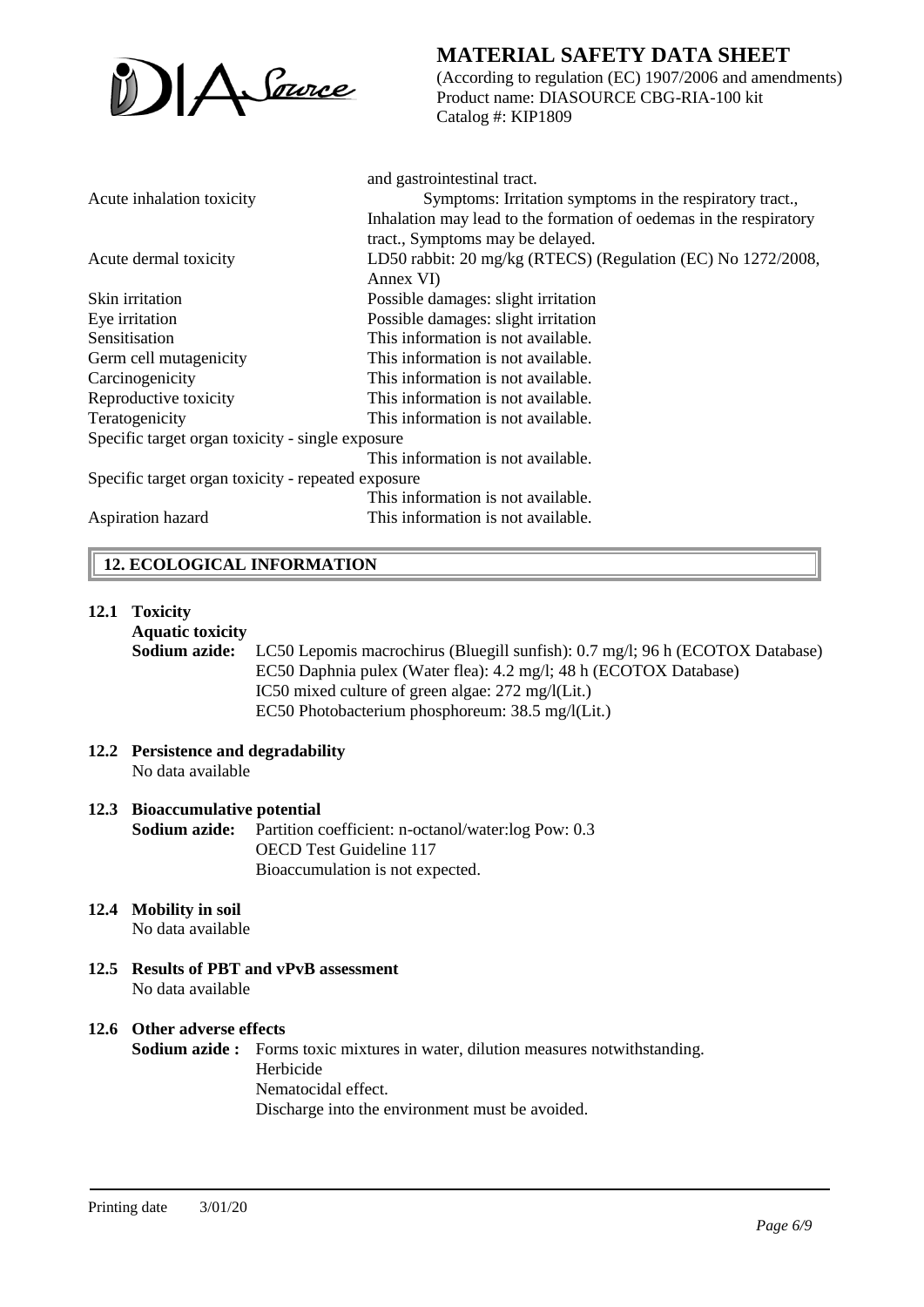

(According to regulation (EC) 1907/2006 and amendments) Product name: DIASOURCE CBG-RIA-100 kit Catalog #: KIP1809

# **13. DISPOSAL CONSIDERATIONS**

*Provisions relating to waste:* Hazardous waste (91/689/EEC). Follow local regulations for radioactive waste.

*Packaging/container:* Waste material code packaging (91/689/EEC, Council Decision 2001/118/EC, O.J. L47 of 16/2/2001): 15 01 10 (packaging containing residues of or contaminated by dangerous substances)

*Disposal methods:*

- Radioactive material should be disposed of following local regulations regarding radioactive waste.
- Patient samples, <sup>125</sup>I-CBG, Standard 0, Standards 1 to 6, Diluent Buffer, Antiserum, Controls 1 and 2 are potentially infectious. They should be disposed of following established safety procedures and local regulations.
- All the kit components must be considered as hazardous waste. They should be disposed of following local regulations.
- Sodium azide reacts with lead and copper plumbing forming highly explosive metal azides.

## **14. TRANSPORT INFORMATION**

According to ADR and IATA (Chapter 10.3.1) regulations , shipment below the exemption quantity (1 MBq for Iodine 125) are considered as not dangerous goods. If the shipment exceed this quantity, please refer to the information given below:

Radioactive material, N.O.S., UN 2910 - except package

| Land transport | AIEA/ADR/RID regulation (Class 7, fiche 1 - ADR) |
|----------------|--------------------------------------------------|
| Sea transport  | <b>IMDG</b> regulation                           |
| Air transport  | <b>OACI/IATA</b> regulation                      |

### **15. REGULATORY INFORMATION**

This safety datasheet complies with the requirements of Regulation (EC) No. 1907/2006.

- **15.1 Safety, health and environmental regulations/legislation specific for the mixture** no data available
- **15.2 Chemical Safety assessment** no data available

## **16. OTHER INFORMATION**

### **16.1 Indication of changes**

v1: SDS changes as required by current REACH regulation (as amended by 453/2010). Classification and labeling according to CLP added.

### **16.2 Abbreviations and acronyms**

T+ Very toxic

N Dangerous for the environment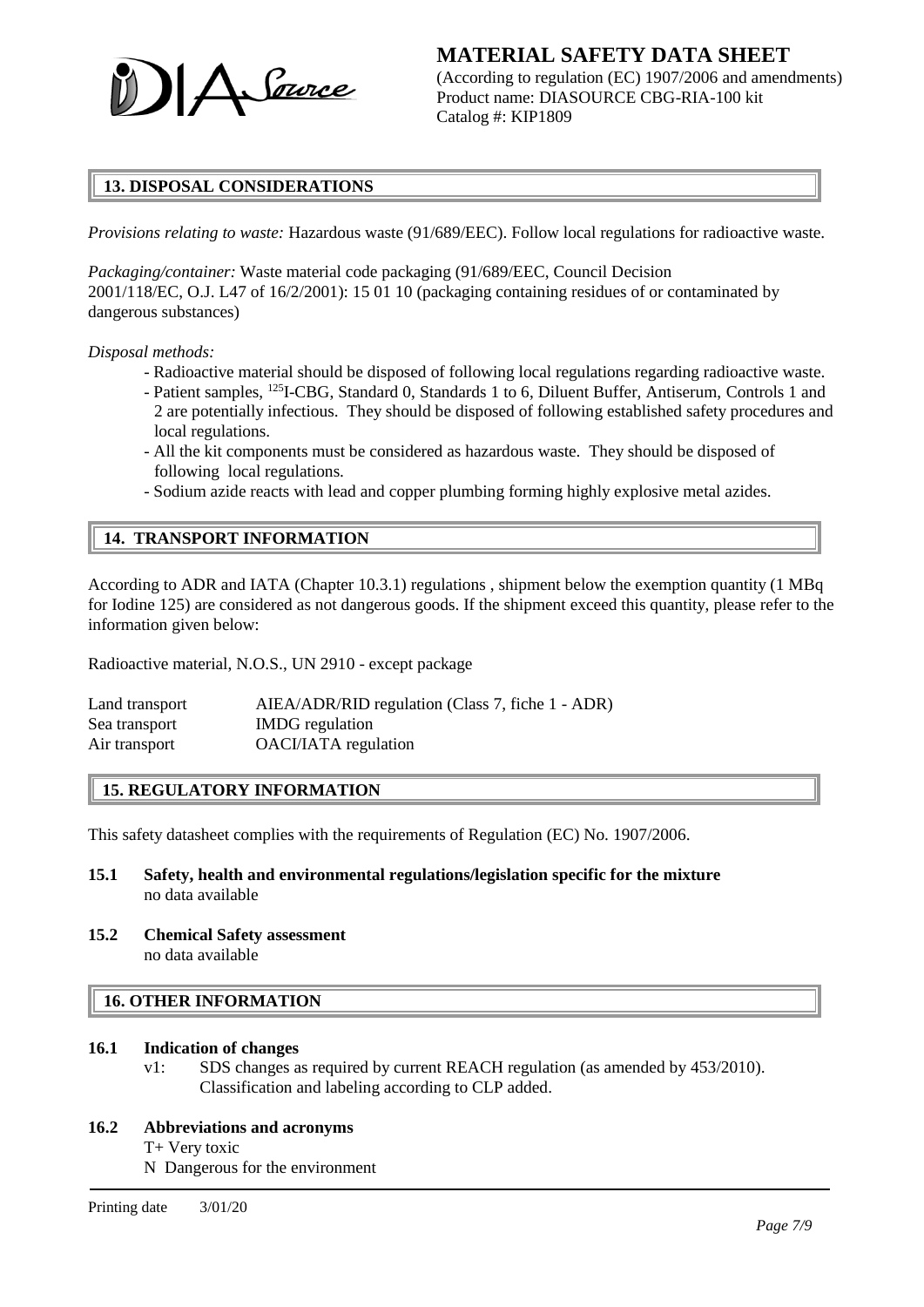

(According to regulation (EC) 1907/2006 and amendments) Product name: DIASOURCE CBG-RIA-100 kit Catalog #: KIP1809

#### **16.3 Key literature references and sources for data** SDS sheets provided by suppliers of raw materials.

## **16.4 Classification and procedure used to derive the classification for mixtures according to regulation EC 1272/2008 – CLP**

Classification of mixtures is based on the calculation method.

## **16.5 Relevant R-phrases and/or H-P statements**

- R28 Very toxic if swallowed
- R50 Very toxic to aquatic organisms
- R53 May cause long term adverse effects in the aquatic environment

H413 May cause long lasting harmful effects to aquatic life

- P273 Avoid release to the environment
- P391 Collect spillage
- P501 Dispose of contents/container to ...

#### **16.7 Training advice**

This product is designed for use by professionals.

### **16.8 Further information**

NOTE: The safety analysis of the lyophilized components in this kit has been performed on the reconstituted components. Therefore, the information in this MSDS and product labeling relates to the components as they will be used, i.e. after reconstitution.

The human blood components included in this kit have been tested by European approved and/or FDA approved methods and found negative for HBsAg, anti-HCV and anti-HIV-1 and 2. No known method can offer complete assurance that human blood derivatives will not transmit hepatitis, AIDS or other infections. Therefore, handling of reagents, serum or plasma specimens should be in accordance with local safety procedures.

All animal products and derivatives have been collected from healthy animals. Bovine components originate from countries where BSE has not been reported.

This MSDS assumes that radioprotection principles and applicable regulations are known by the user.

The information provided on this MSDS is correct to the best of our knowledge, information and belief at the date of its publication. The information given is designed only as guidance for safe handling, use, processing, storage, transportation, disposal and release and is not to be considered as a warranty or quality specification. The information relates only to the specific material designated and may not be valid for such material used in combination with any other material or in any process, unless specified in the text.

It remains the user's own responsibility to make sure that the information is appropriate and complete for his specific use of this product. The user is also responsible for observing any laws and applicable guidelines.